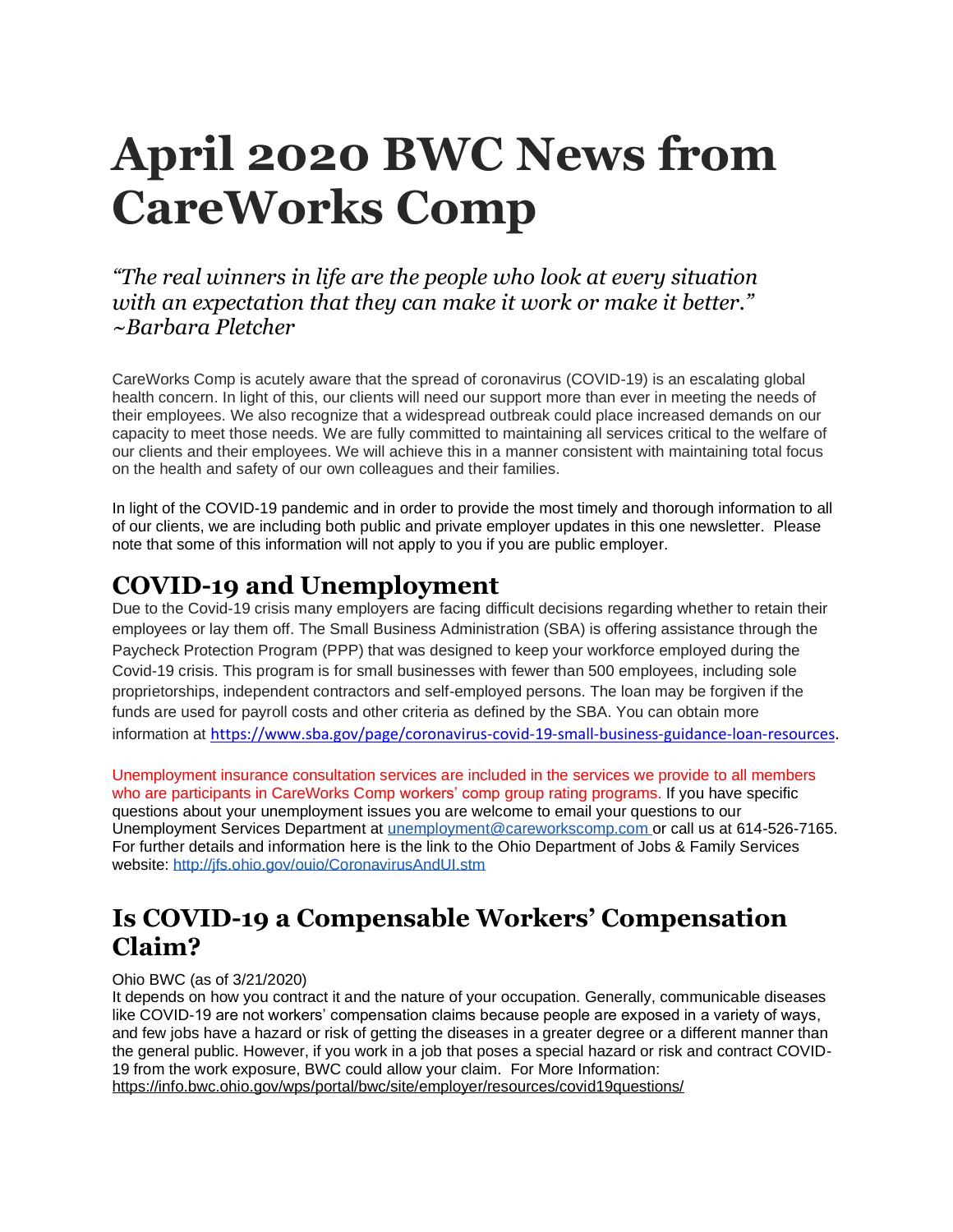#### **Important BWC Policy Changes Regarding COVID-19**

In response to COVID-19, the Ohio Bureau of Workers' Compensation (BWC) has announced several important policy changes which are currently scheduled to be in effect through April 30, 2020.

- BWC is extending all temporary total disability compensation benefits for claimant's who are receiving these benefits through April 30, 2020. The BWC is extending temporary total disability compensation benefits even without updated medical disability certification and support from the claimant's Physician of Record.
- BWC is extending all working wage loss and non-working wage loss benefits for a claimant who is currently receiving these benefits through April 30, 2020. The BWC is extending both working and non-working wage loss benefits and is not requiring a claimant to conduct an ongoing job search to be eligible for continued benefits.
- BWC is extending all forms of living maintenance benefits through April 30, 2020. A claimant is not required to be actively participating in a rehabilitation program to continue to receive these benefits.
- BWC is not suspending the payment of medical benefits or compensation for a claimant's failure to attend any scheduled Independent Medical Examinations (IME) during this period. Traditionally, if a claimant refuses to attend an IME, their claim is suspended until they attend the examination. However, due to COVID-19 the BWC is extending the payment of benefits through April 30, 2020 even if a claimant refuses to attend an IME.
- BWC has canceled all IMEs including 90-day, extent of disability, and permanent partial disability examinations. BWC is exploring alternative means of obtaining medical evidence including "virtual" examinations. However, as of now, there is no set policy in place as to when or how these alternative "virtual" examinations may be implemented.

### **May 2020 On-Site CareWorks Comp Seminars Cancelled**

In response to statewide implementation of Coronavirus (COVID-19) prevention measures, **CareWorks Comp is canceling all upcoming on-site statewide seminars that were scheduled in 3 locations this May**. We have chosen to cancel the seminars for the health and safety of our clients and our colleagues.

If you have already registered for one of the seminars, a CareWorks Comp colleague will be in touch with you in the very near future to discuss your options, including upcoming alternative training and education opportunities. We are committed to maintaining all services critical to the welfare and success of our clients. If you have any questions or concerns, please call our main office at 1.800.837.3200 and ask to speak with one of our customer service representatives.

#### **April BWC Safety Council Meetings Cancelled Statewide**

In light of the state of emergency declared by Governor DeWine, the Ohio BWC advises its Ohio Safety Councils to **suspend monthly meetings in March, April and May** to minimize groups of people gathering as a measure to slow the spread of potential exposure. According to BWC attendance credits will still be given to members for March, April and May even though the actual meetings will not occur. Please note that on-line Safety Congress sessions DO NOT COUNT towards monthly Safety Council meetings. The BWC suggests for Safety Councils to present 2019 safety recognition awards to members at a future meeting, prior to June 30 if possible.

### **Ohio BWC Deferral of Premiums: March, April, and May**

Ohio's Bureau of Workers' Compensation (BWC) system is the exclusive provider of workers' compensation insurance in Ohio and serves 249,000 public and private employers. To help businesses facing difficulties due to the COVID-19 pandemic, the Ohio BWC is announcing that insurance premium installment payments due for March, April, and May for the current policy year may be deferred until June 1, 2020. At that time the matter will be reconsidered. "BWC will not cancel coverage or assess penalties